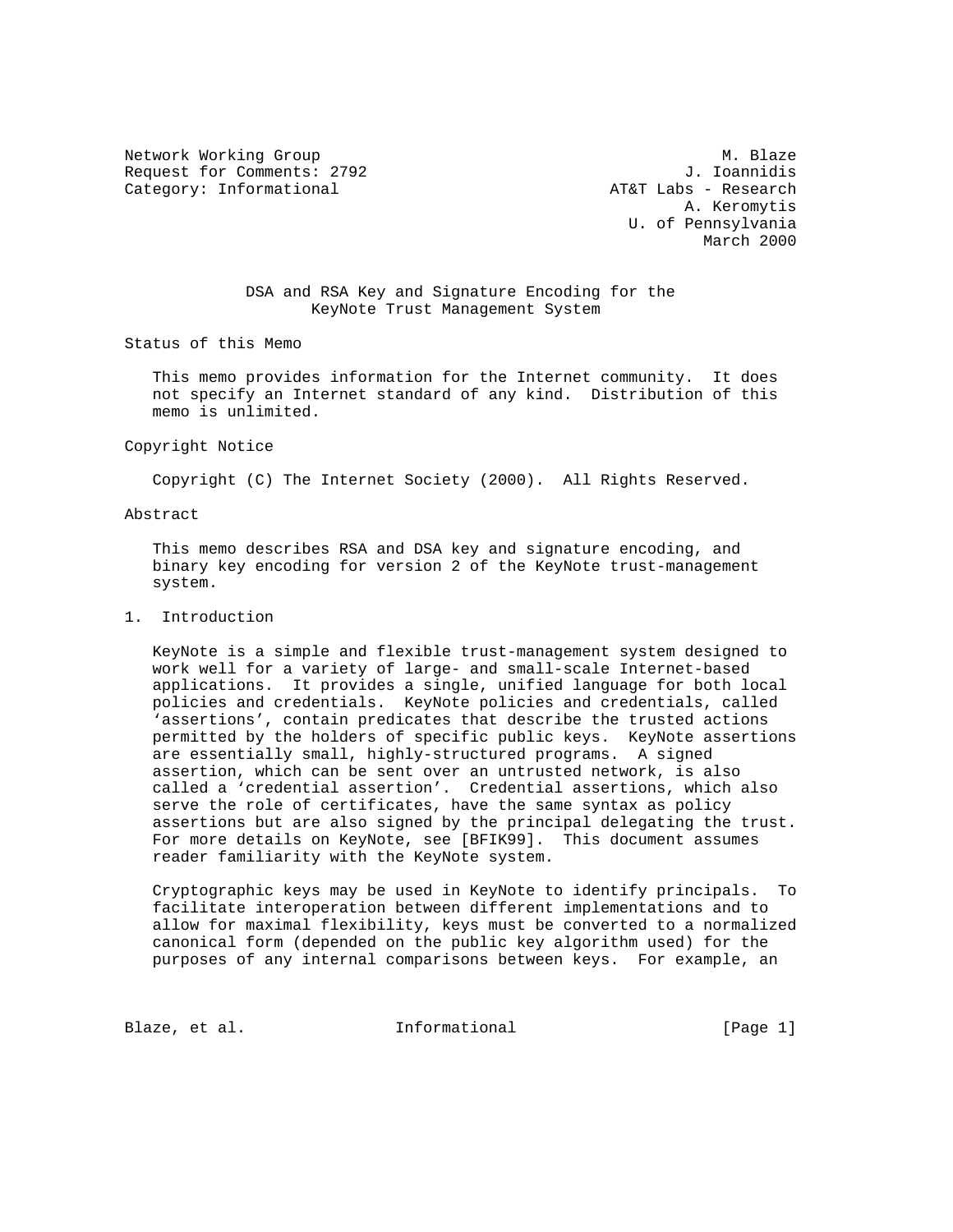RSA [RSA78] key may be encoded in base64 ASCII in one credential, and in hexadecimal ASCII in another. A KeyNote implementation must internally convert the two encodings to a normalized form that allows for comparison between them. Furthermore, the internal structure of an encoded key must be known for an implementation to correctly decode it.

 In some applications, other types of values, such as a passphrase or a random nonce, may be used as principal identifiers. When these identifiers contain characters that may not appear in a string (as defined in [BFIK99]), a simple ASCII encoding is necessary to allow their use inside KeyNote assertions. Note that if the identifier only contains characters that can appear in a string, it may be used as-is. Naturally, such identifiers may not be used to sign an assertion, and thus no related signature encoding is defined.

 This document specifies RSA and DSA [DSA94] key and signature encodings, and binary key encodings for use in KeyNote.

- 2. Key Normalized Forms
- 2.1 DSA Key Normalized Form

DSA keys in KeyNote are identified by four values:

- the public value, y
- the p parameter
- the q parameter
- the g parameter

 Where the y, p, q, and g are the DSA parameters corresponding to the notation of [Sch96]. These four values together make up the DSA key normalized form used in KeyNote. All DSA key comparisons in KeyNote occur between normalized forms.

2.2 RSA Key Normalized Form

RSA keys in KeyNote are identified by two values:

- the public exponent
- the modulus

 These two values together make up the RSA key normalized form used in KeyNote. All RSA key comparisons in KeyNote occur between normalized forms.

Blaze, et al. **Informational** [Page 2]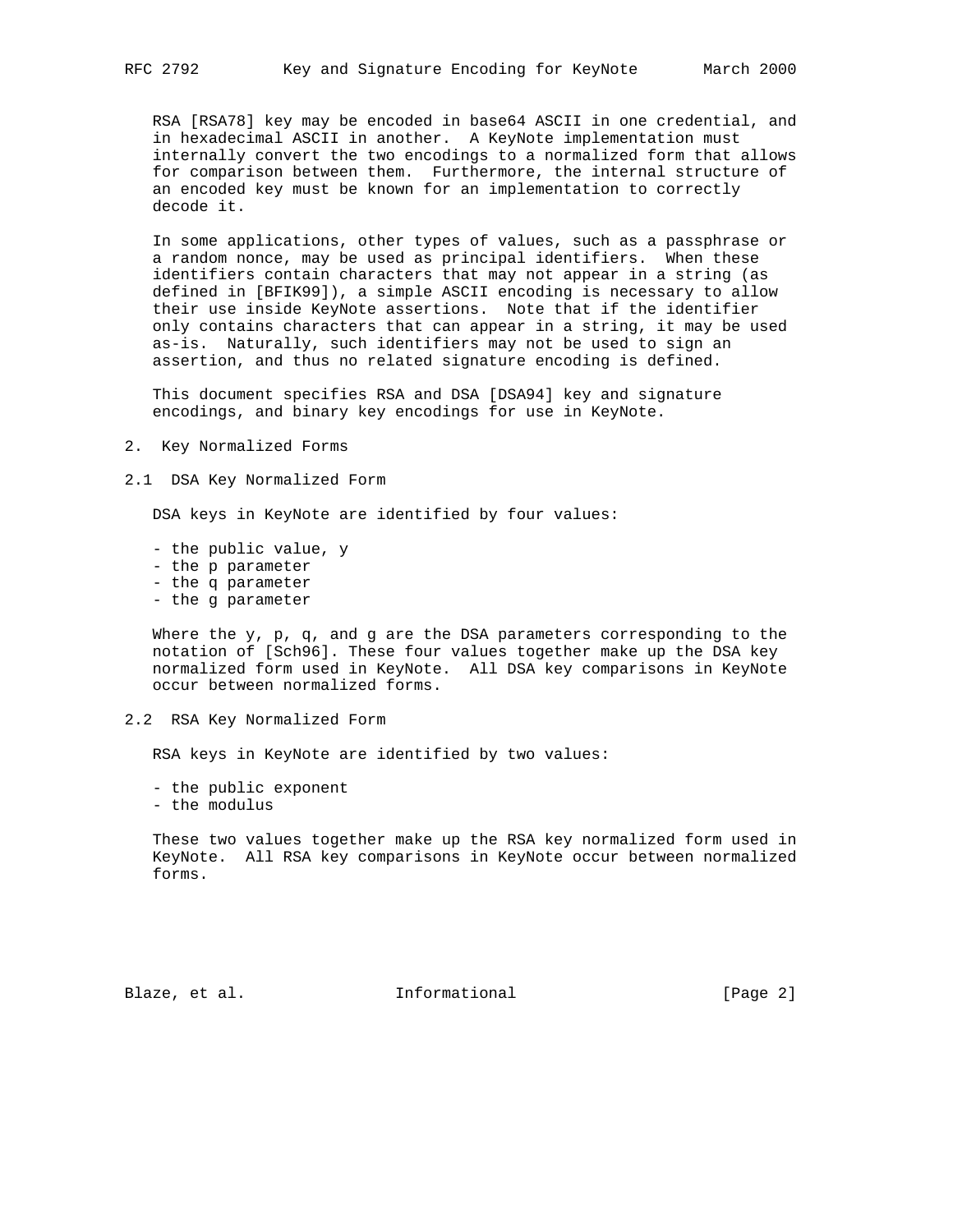## 2.3 Binary Identifier Normalized Form

 The normalized form of a Binary Identifier is the binary identifier's data. Thus, Binary Identifier comparisons are essentially binary string comparisons of the Identifier values.

- 3. Key Encoding
- 3.1 DSA Key Encoding

 DSA keys in KeyNote are encoded as an ASN1 SEQUENCE of four ASN1 INTEGER objects. The four INTEGER objects are the public value and the p, q, and g parameters of the DSA key, in that order.

 For use in KeyNote credentials, the ASN1 SEQUENCE is then ASCII encoded (e.g., as a string of hex digits or base64 characters).

 DSA keys encoded in this way in KeyNote must be identified by the "dsa-XXX:" algorithm name, where XXX is an ASCII encoding ("hex" or "base64"). Other ASCII encoding schemes may be defined in the future.

## 3.2 RSA Key Encoding

 RSA keys in KeyNote are encoded as an ASN1 SEQUENCE of two ASN1 INTEGER objects. The two INTEGER objects are the public exponent and the modulus of the DSA key, in that order.

 For use in KeyNote credentials, the ASN1 SEQUENCE is then ASCII encoded (e.g., as a string of hex digits or base64 characters).

 RSA keys encoded in this way in KeyNote must be identified by the "rsa-XXX:" algorithm name, where XXX is an ASCII encoding ("hex" or "base64"). Other ASCII encoding schemes may be defined in the future.

# 3.3 Binary Identifier Encoding

 Binary Identifiers in KeyNote are assumed to have no internal encoding, and are treated as a sequence of binary digits. The Binary Identifiers are ASCII-encoded, similarly to RSA or DSA keys.

 Binary Identifiers encoded in this way in KeyNote must be identified by the "binary-XXX:" algorithm name, where XXX is an ASCII encoding ("hex" or "base64"). Other ASCII encoding schemes may be defined in the future.

Blaze, et al. 1nformational 1999 [Page 3]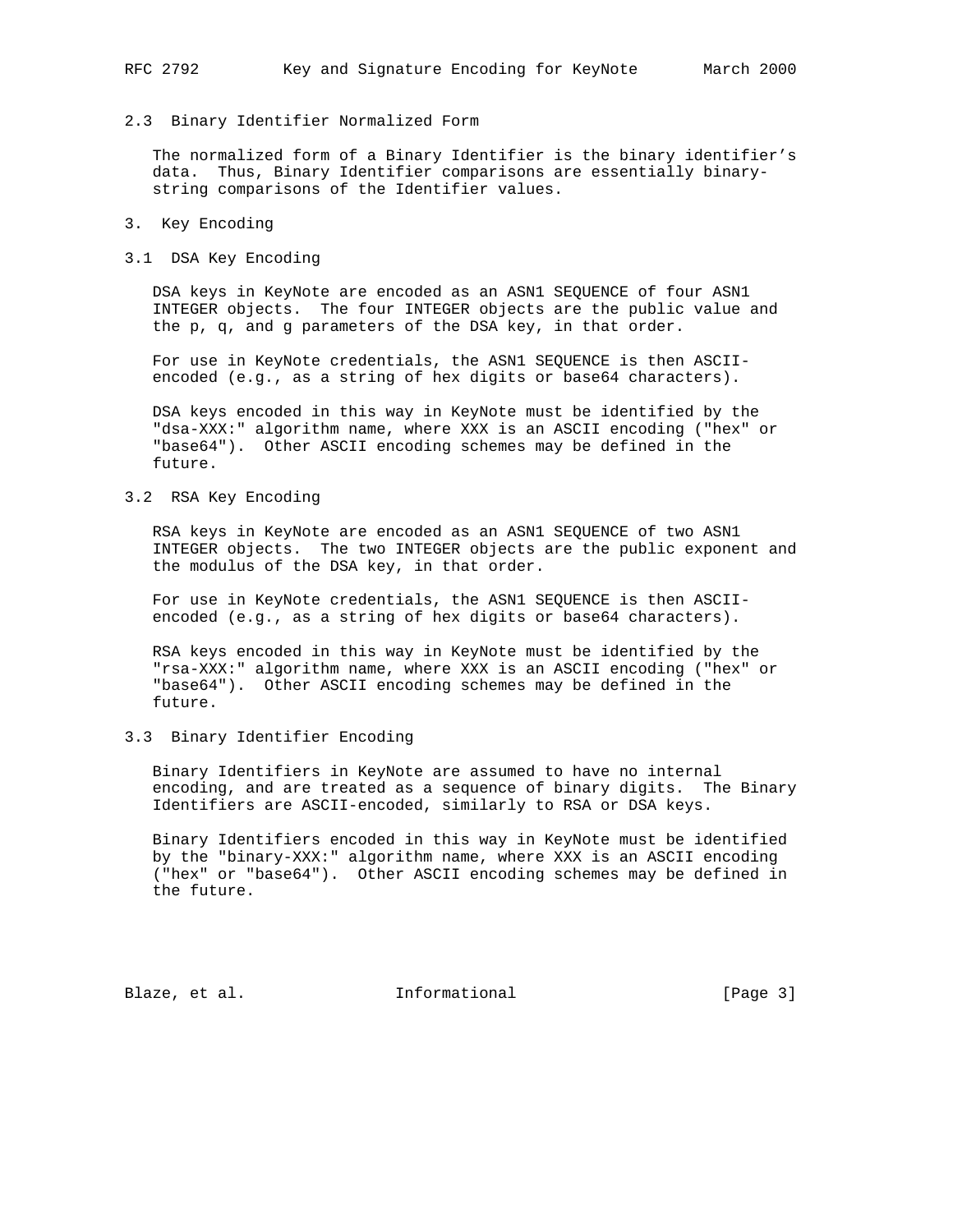- 4. Signature Computation and Encoding
- 4.1 DSA Signature Computation and Encoding

 DSA signatures in KeyNote are computed over the assertion body (starting from the beginning of the first keyword, up to and including the newline character immediately before the "Signature:" keyword) and the signature algorithm name (including the trailing colon character, e.g., "sig-dsa-sha1-base64:")

 DSA signatures are then encoded as an ASN1 SEQUENCE of two ASN1 INTEGER objects. The two INTEGER objects are the r and s values of a DSA signature [Sch96], in that order.

 For use in KeyNote credentials, the ASN1 SEQUENCE is then ASCII encoded (as a string of hex digits or base64 characters).

 DSA signatures encoded in this way in KeyNote must be identified by the "sig-dsa-XXX-YYY:" algorithm name, where XXX is a hash function name ("sha1", for the SHA1 [SHA1-95] hash function is currently the only hash function that may be used with DSA) and YYY is an ASCII encoding ("hex" or "base64").

4.2 RSA Signature Computation and Encoding

 RSA signatures in KeyNote are computed over the assertion body (starting from the beginning of the first keyword, up to and including the newline character immediately before the "Signature:" keyword) and the signature algorithm name (including the trailing colon character, e.g., "sig-rsa-sha1-base64:")

 RSA signatures are then encoded as an ASN1 OCTET STRING object, containing the signature value.

 For use in KeyNote credentials, the ASN1 OCTET STRING is then ASCII encoded (as a string of hex digits or base64 characters).

 RSA signatures encoded in this way in KeyNote must be identified by the "sig-rsa-XXX-YYY:" algorithm name, where XXX is a hash function name ("md5" or "sha1", for the MD5 [Riv92] and SHA1 [SHA1-95] hash algorithms respectively, may be used with RSA) and YYY is an ASCII encoding ("hex" or "base64").

4.3 Binary Signature Computation and Encoding

 Binary Identifiers are unstructured sequences of binary digits, and are not associated with any cryptographic algorithm. Thus, they may not be used to validate an assertion.

Blaze, et al. 1nformational [Page 4]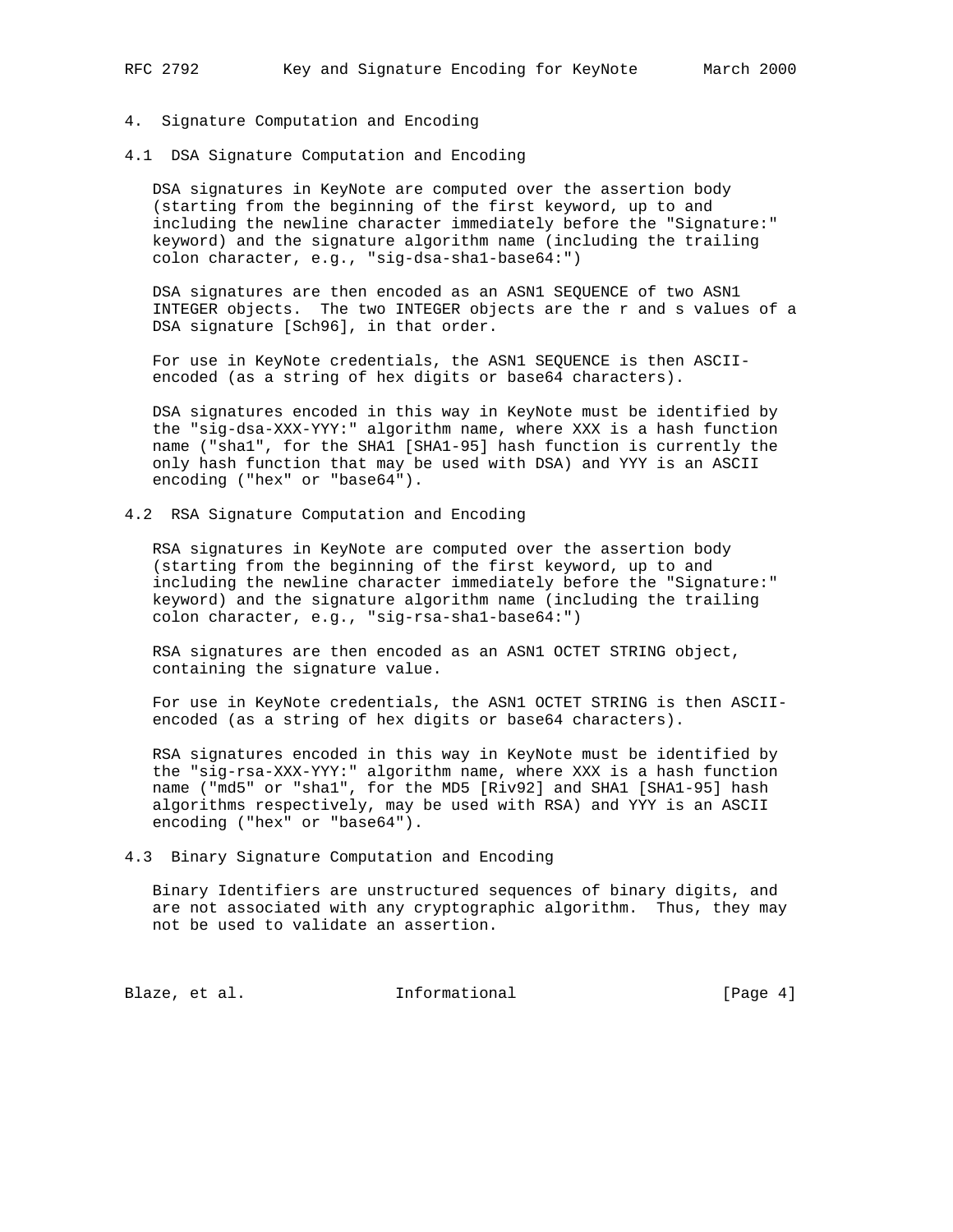5. Security Considerations

 This document discusses the format of RSA and DSA keys and signatures and of Binary principal identifiers as used in KeyNote. The security of KeyNote credentials utilizing such keys and credentials is directly dependent on the strength of the related public key algorithms. On the security of KeyNote itself, see [BFIK99].

6. IANA Considerations

 Per [BFIK99], IANA should provide a registry of reserved algorithm identifiers. The following identifiers are reserved by this document as public key and binary identifier encodings:

- "rsa-hex"
- "rsa-base64"
- "dsa-hex"
- "dsa-base64"
- "binary-hex"
- "binary-base64"

 The following identifiers are reserved by this document as signature encodings:

- "sig-rsa-md5-hex"
- "sig-rsa-md5-base64"
- "sig-rsa-sha1-hex"
- "sig-rsa-sha1-base64"
- "sig-dsa-sha1-hex"
- "sig-dsa-sha1-base64"

 Note that the double quotes are not part of the algorithm identifiers.

7. Acknowledgments

 This work was sponsored by the DARPA Information Assurance and Survivability (IA&S) program, under BAA 98-34.

References

- [Sch96] Bruce Schneier, Applied Cryptography 2nd Edition, John Wiley & Sons, New York, NY, 1996.
- [BFIK99] Blaze, M., Feigenbaum, J., Ioannidis, J. and A. Keromytis, "The KeyNote Trust-Management System Version 2", RFC 2704, September 1999.

Blaze, et al.  $I_n$  Informational [Page 5]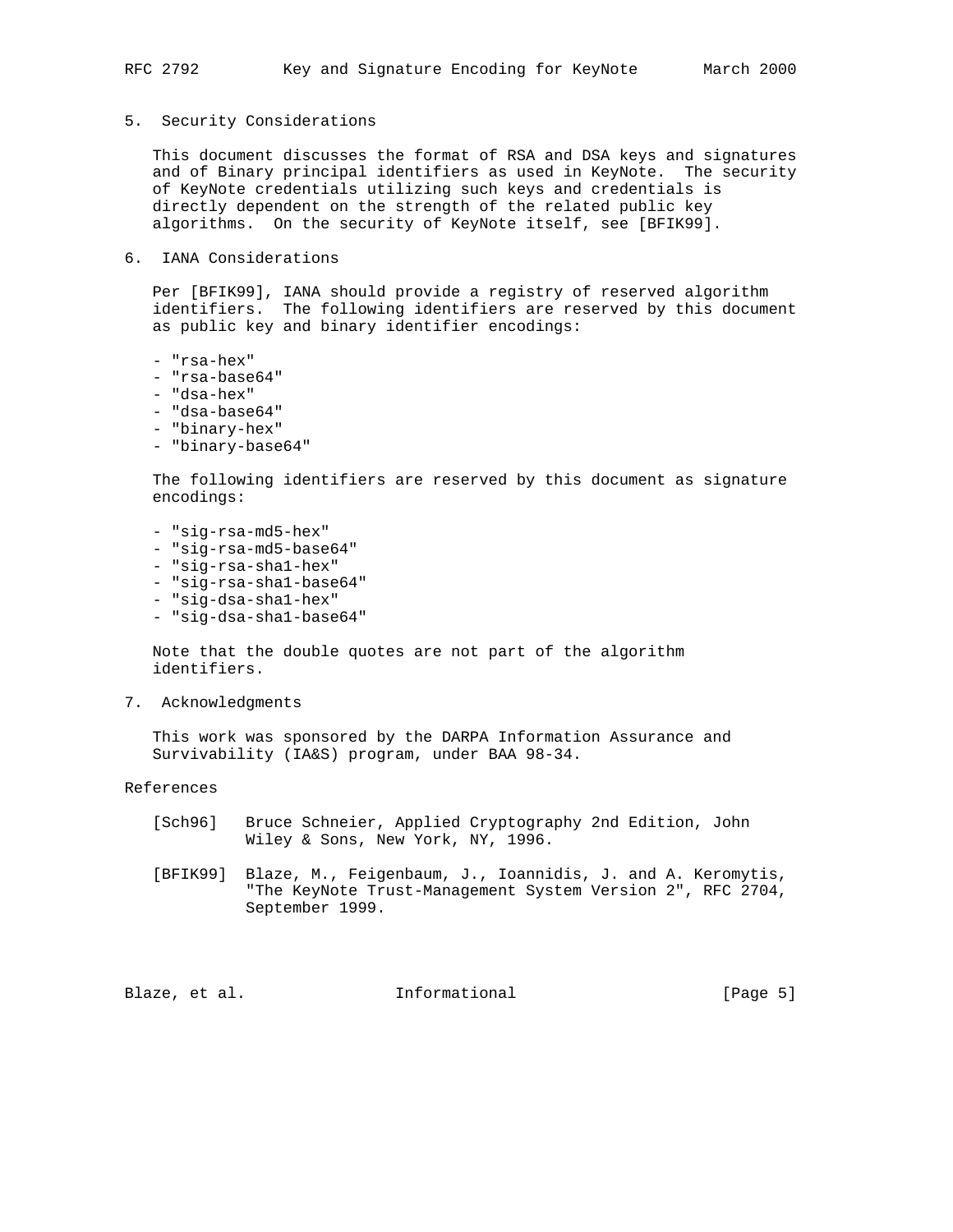[DSA94] NIST, FIPS PUB 186, "Digital Signature Standard", May 1994.

- [Riv92] Rivest, R., "The MD5 Message-Digest Algorithm", RFC 1321, April 1992.
- [RSA78] R. L. Rivest, A. Shamir, L. M. Adleman, "A Method for Obtaining Digital Signatures and Public-Key Cryptosystems", Communications of the ACM, v21n2. pp 120-126, February 1978.
- [SHA1-95] NIST, FIPS PUB 180-1, "Secure Hash Standard", April 1995. http://csrc.nist.gov/fips/fip180-1.txt (ascii) http://csrc.nist.gov/fips/fip180-1.ps (postscript)

#### Contacts

 Comments about this document should be discussed on the keynote-users@nsa.research.att.com mailing list.

 Questions about this document can also be directed to the authors as a group at the keynote@research.att.com alias, or to the individual authors at:

 Matt Blaze AT&T Labs - Research 180 Park Avenue Florham Park, New Jersey 07932-0000

EMail: mab@research.att.com

 John Ioannidis AT&T Labs - Research 180 Park Avenue Florham Park, New Jersey 07932-0000

EMail: ji@research.att.com

 Angelos D. Keromytis Distributed Systems Lab CIS Department, University of Pennsylvania 200 S. 33rd Street Philadelphia, Pennsylvania 19104-6389

EMail: angelos@cis.upenn.edu

Blaze, et al. 1nformational 1999 [Page 6]